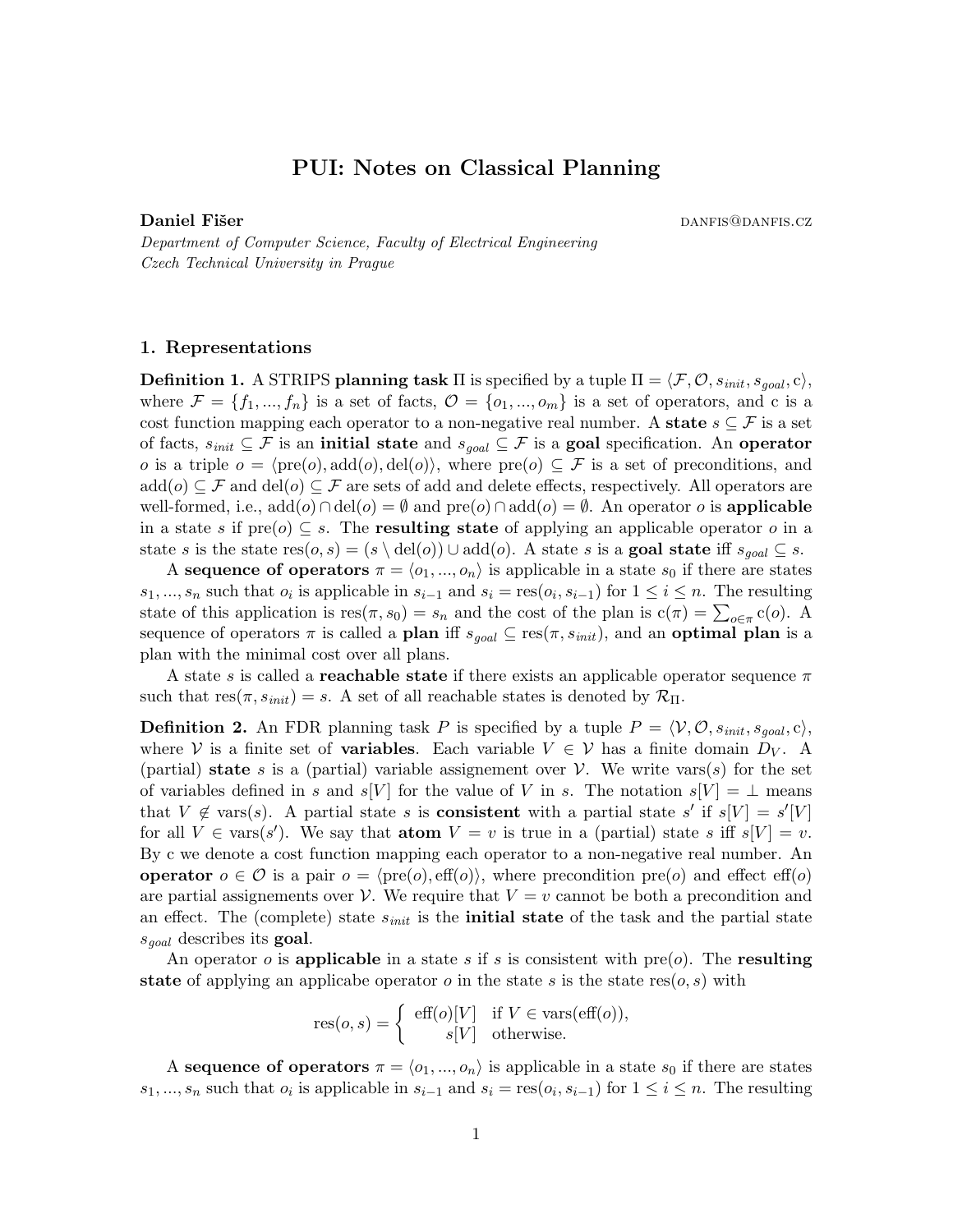

Figure 1: Example problem.

state of this application is  $res(\pi, s_0) = s_n$  and the cost of the plan is  $c(\pi) = \sum_{o \in \pi} c(o)$ . A sequence of operators  $\pi$  is called a **plan** iff res $(\pi, s_{init})$  is consistent with  $s_{goal}$ , and an optimal plan is a plan with the minimal cost over all plans.

**Definition 3.** Let  $\Pi$  denote a STRIPS planning task. A sequence of operators  $\pi$  is called an s-plan iff  $\pi$  is applicable in a state s and res $(\pi, s)$  is a goal state.

A heuristic  $h : \mathcal{R}_{\Pi} \to \mathbb{R} \cup {\infty}$  estimates the cost of optimal s-plans. The optimal heuristic  $h^*(s)$  maps each reachable state s to the cost of the optimal s-plan or to  $\infty$ if there is no s-plan. A heuristic h is called (a) **admissible** if  $h(s) \leq h^*(s)$  for every reachable state  $s \in \mathcal{R}_{\Pi}$ ; (b) goal-aware iff  $h(s) \leq 0$  for every reachable goal state s; (c) safe if  $h(s) = \infty$  implies  $h^*(s) = \infty$ ; and (d) consistent iff  $h(s) \leq h(\text{res}(o, s)) + c(o)$  for all reachable states  $s \in \mathcal{R}_{\Pi}$  and operators  $o \in \mathcal{O}$  applicable in s.

#### Exercises

**Ex.** 1.1 — Let h denote a heuristic function. Which of the following statements hold?

1.If h is both goal-aware and safe, then h is admissible.

2.If  $h$  is both goal-aware and consistent, then  $h$  is admissible.

3.If  $h$  is both safe and consistent, then  $h$  is admissible.

Ex. 1.2 — Model the problem from Fig. 1 in STRIPS.

Ex.  $1.3$  — Model the problem from Fig. 1 in FDR.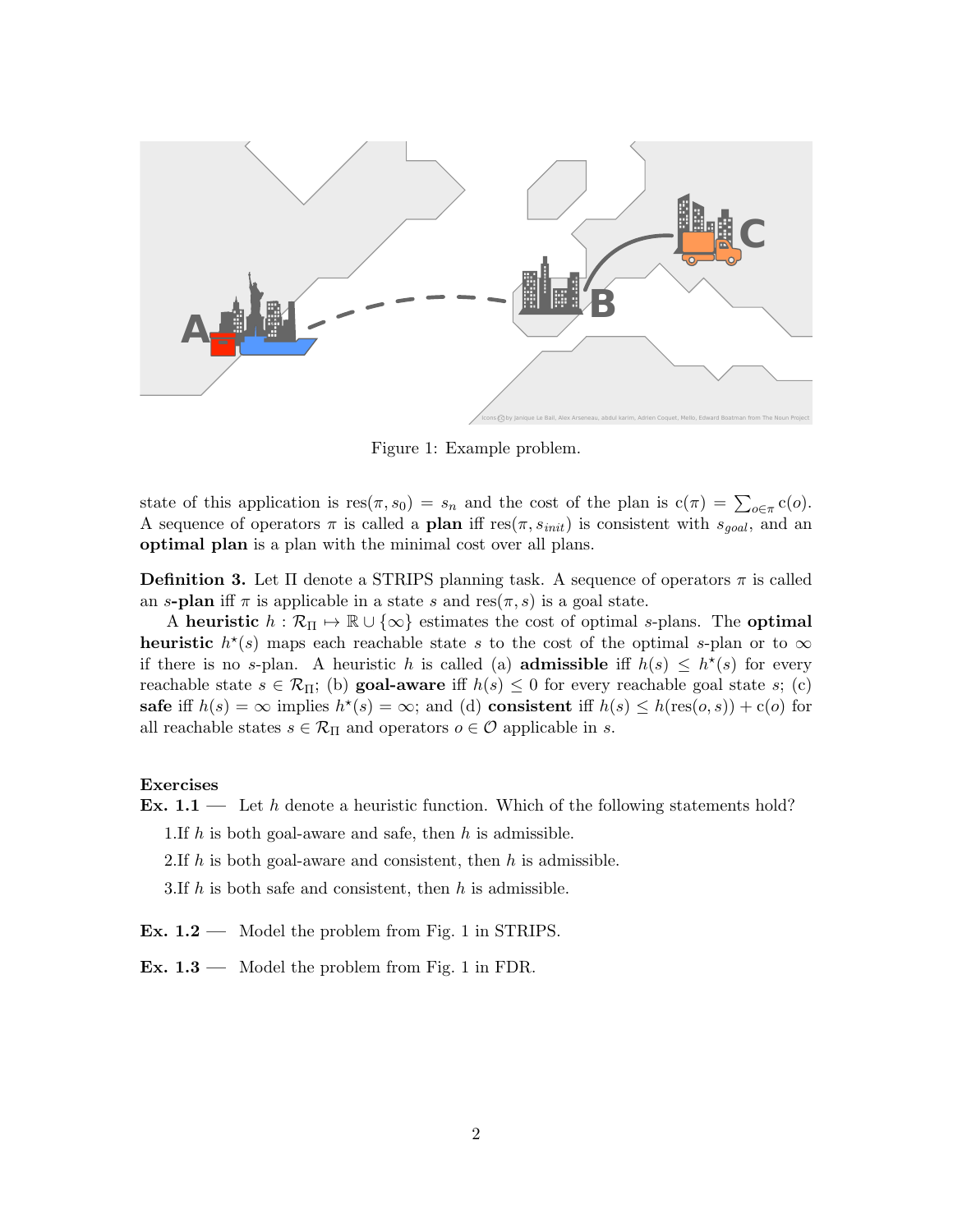# 2.  $h^{max}$  Heuristic

**Definition 4.** Given a STRIPS planning task  $\Pi = \langle \mathcal{F}, \mathcal{O}, s_{\text{init}}, s_{\text{goal}}, c \rangle$ ,  $\Pi^+ = \langle \mathcal{F}, \mathcal{O}^+, s_{\text{init}}$ ,  $s_{goal}, c$  denotes a **relaxed** STRIPS planning task, where  $\mathcal{O}^+ = \{o_i^+ = \langle \text{pre}(o_i), \text{add}(o_i), \emptyset \rangle\}$  $| o_i \in \mathcal{O} \}.$ 

**Definition 5.** Let  $\Pi = \langle \mathcal{F}, \mathcal{O}, s_{\text{init}}, s_{\text{goal}}, c \rangle$  denote a STRIPS planning task. The heuristic function  $h^{add}(s)$  gives an estimate of the distance from s to a node that satisfies the goal  $s_{goal}$  as  $h^{add}(s) = \sum_{f \in s_{goal}} \Delta_0(s, f)$ , where:

$$
\Delta_0(s, o) = \sum_{f \in \text{pre}(o)} \Delta_0(s, f), \ \ \forall o \in \mathcal{O},
$$

and

$$
\Delta_0(s, f) = \begin{cases}\n0 & \text{if } f \in s, \\
\infty & \text{if } \forall o \in \mathcal{O} : f \notin \text{add}(o), \\
\min\{c(o) + \Delta_0(s, o) \mid o \in \mathcal{O}, f \in \text{add}(o)\} & \text{otherwise.}\n\end{cases}
$$

**Definition 6.** Let  $\Pi = \langle \mathcal{F}, \mathcal{O}, s_{\text{init}}, s_{\text{goal}}, c \rangle$  denote a STRIPS planning task. The heuristic function  $h^{max}(s)$  gives an estimate of the distance from s to a node that satisfies the goal  $s_{goal}$  as  $h^{max}(s) = max_{f \in s_{goal}} \Delta_1(s, f)$ , where:

$$
\Delta_1(s, o) = \max_{f \in \text{pre}(o)} \Delta_1(s, f), \ \ \forall o \in \mathcal{O},
$$

and

$$
\Delta_1(s, f) = \begin{cases}\n0 & \text{if } f \in s, \\
\infty & \text{if } \forall o \in \mathcal{O} : f \notin \text{add}(o), \\
\min\{c(o) + \Delta_1(s, o) \mid o \in \mathcal{O}, f \in \text{add}(o)\} & \text{otherwise.}\n\end{cases}
$$

### Exercises

**Ex. 2.1** — Modify Algorithm 1 to compute h<sup>add</sup> instead of h<sup>max</sup>.

**Ex. 2.2** — Compute  $h^{max}(s_{init})$ ,  $h^{add}(s_{init})$ ,  $h^{+}(s_{init})$ , and  $h^{*}(s_{init})$  for the following problem  $\Pi = \langle \mathcal{F}, \mathcal{O}, s_{\text{init}}, s_{\text{goal}}, c \rangle$ :  $\mathcal{F} = \{a, b, c, d, e, f, g\}$  $\mathcal{O}=% \begin{bmatrix} 1\,, & -1\,. \end{bmatrix}$ pre  $|$ add  $|$ del  $|$ c  $o_1 \hspace{.08cm} | \hspace{.08cm} \{a\} \hspace{.2cm} | \hspace{.08cm} \{c,d\} \hspace{.08cm} | \hspace{.08cm} \{a\} \hspace{.2cm} | \hspace{.08cm} 1$  $o_2 \begin{vmatrix} \{a, b\} \end{vmatrix} \begin{vmatrix} \{e\} & \emptyset & \end{vmatrix}$  1  $\big\vert \rho_3 \big\vert \, \{ b, e \} \, \big\vert \, \{ d, f \} \, \big\vert \, \{ a, e \} \, \big\vert \, 1$  $o_4 \hspace{0.03cm} | \hspace{0.03cm} \{ b \} \hspace{0.2cm} | \hspace{0.1cm} \{ a \} \hspace{0.2cm} | \hspace{0.1cm} \emptyset \hspace{0.2cm} | \hspace{0.1cm} 1$  $o_5 \mid \{d, e\} \mid \{g\} \mid \{e\} \mid 1$  $s_{init} = \{a, b\}, s_{goal} = \{f, g\}$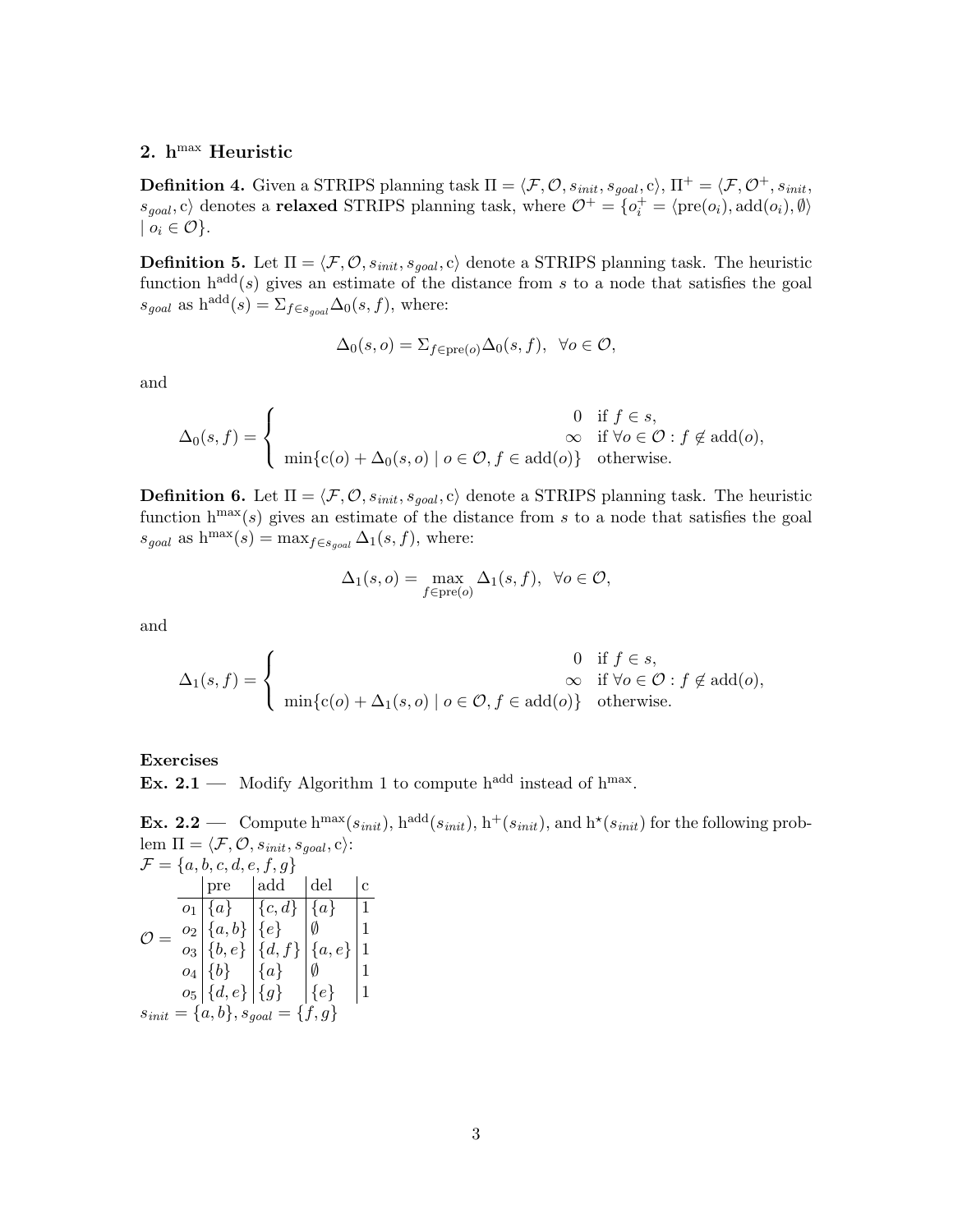Algorithm 1: Algorithm for computing  $h^{max}(s)$ . **Input:**  $\Pi = \langle \mathcal{F}, \mathcal{O}, s_{init}, s_{goal}, c \rangle$ , state s Output:  $h^{max}(s)$ 1 for each  $f \in s$  do  $\Delta_1(s, f) \leftarrow 0;$ 2 for each  $f \in \mathcal{F} \setminus s$  do  $\Delta_1(s, f) \leftarrow \infty;$ 3 for each  $o \in \mathcal{O}$ ,  $pre(o) = \emptyset$  do 4 for each  $f \in add(o)$  do  $\Delta_1(s, f) \leftarrow \min\{\Delta_1(s, f), c(o)\};$ 5 end 6 for each  $o \in \mathcal{O}$  do  $U(o) \leftarrow |pre(o)|$ ; 7  $C \leftarrow \emptyset;$ 8 while  $s_{goal} \nsubseteq C$  do 9  $k \leftarrow \arg \min_{f \in \mathcal{F} \setminus C} \Delta_1(s, f);$ 10  $\mid C \leftarrow C \cup \{k\};$ 11 for each  $o \in \mathcal{O}, k \in \text{pre}(o)$  do 12 |  $U(o) \leftarrow U(o) - 1;$ 13 **if**  $U(o) = 0$  then 14 **for each**  $f \in add(o)$  do 15  $\Box$   $\Box$   $\Delta_1(s, f) \leftarrow \min{\Delta_1(s, f), c(o) + \Delta_1(s, k)};$ 16 | | end  $17$  end 18 end 19 end 20 h<sup>max</sup>(s) = max<sub>f∈sgoal</sub>  $\Delta_1(s, f)$ ;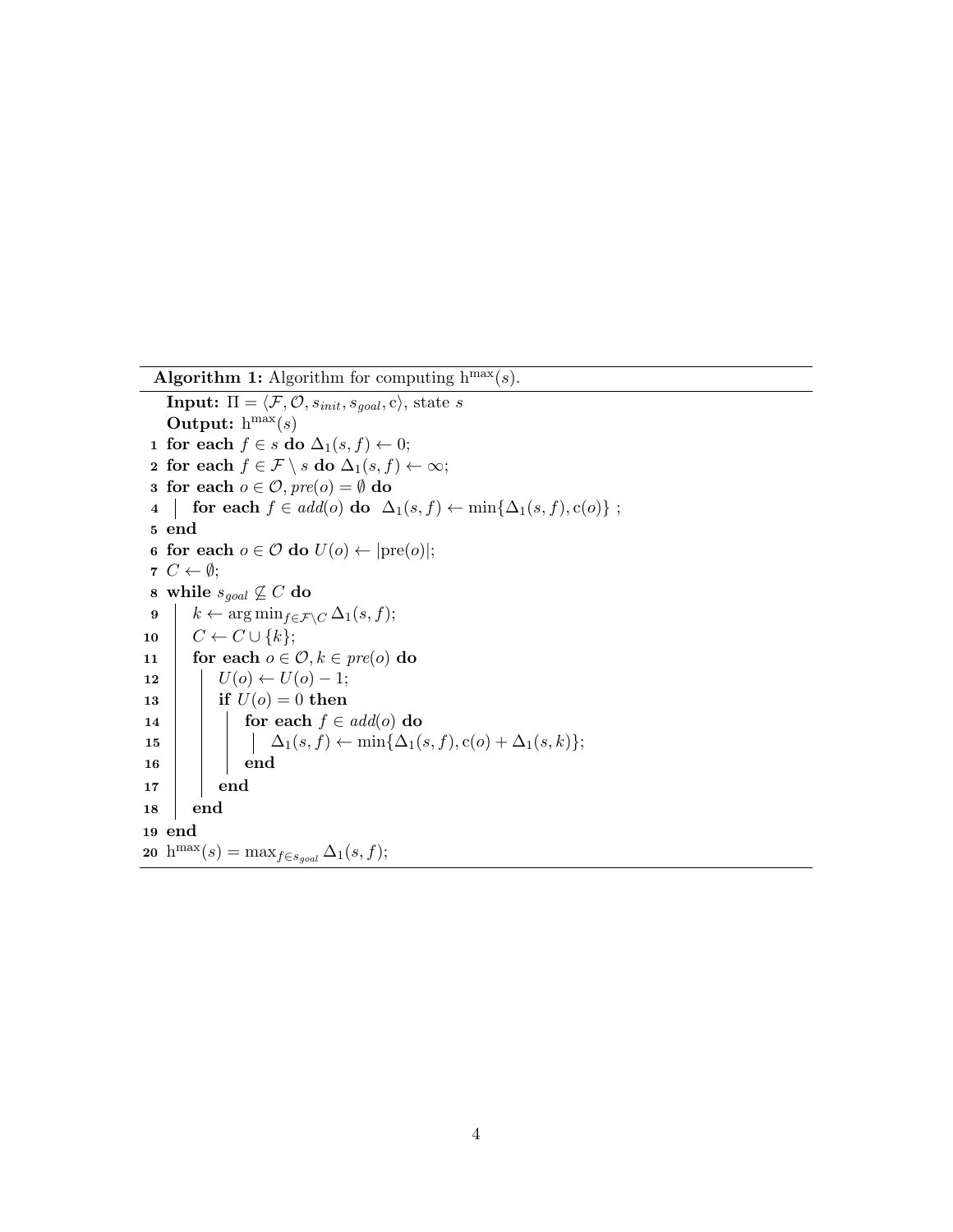# 3. LM-Cut Heuristic

**Definition 7.** A disjunctive operator landmark  $L \subseteq \mathcal{O}$  is a set of operators such that every plan contains at least one operator from L.

**Definition 8.** Let  $\Pi = \langle \mathcal{F}, \mathcal{O}, s_{init}, s_{goal}, c \rangle$  denote a planning task, let  $\Delta_1$  denote the function from Definition 6 for  $\Pi$ , and let supp $(o) = \arg \max_{f \in \text{pre}(o)} \Delta_1(s, f)$  denote a function mapping each operator to its supporter, where  $s$  is the state for which we want to compute the heuristic estimate.

A justification graph  $G = (N, E)$  is a directed labeled multigraph with a set of nodes  $N = \{n_f | f \in \mathcal{F}\}\$ and a set of edges  $E = \{(n_s, n_t, o) | o \in \mathcal{O}, s = \text{supp}(o), t \in \text{add}(o)\}\$ where the triple  $(a, b, l)$  denotes an edge from a to b with the label l.

An s-t-cut  $\mathcal{C}(G, s, t) = (N^0, N^* \cup N^b)$  is a partitioning of nodes from the justification graph  $G = (N, E)$  such that  $N^*$  contains all nodes from which t can be reached with a zero-cost path,  $N^0$  contains all nodes reachable from s without passing through any node from  $N^*$ , and  $N^b = N \setminus (N^0 \cup N^*)$ .

Algorithm 2: Algorithm for computing  $h^{lm-cut}(s)$ . **Input:**  $\Pi = \langle \mathcal{F}, \mathcal{O}, s_{init}, s_{goal}, c \rangle$ , state s Output:  $h^{\text{lm-cut}}(s)$ 1 if  $h^{\max}(\Pi, s_{init}) = \infty$  then  $\mathbf{a} \quad | \quad \text{h}^{\text{lm-cut}}(s) \leftarrow \infty \text{ and terminate};$ 3 end 4 h<sup>lm-cut</sup> $(s) \leftarrow 0;$ 5  $\Pi_1 = \langle \mathcal{F}' = \mathcal{F} \cup \{I, G\}, \mathcal{O}' = \mathcal{O} \cup \{o_{init}, o_{goal}\}, s'_{init} = \{I\}, s'_{goal} = \{G\}, c_1 \rangle$ , where  $pre(o_{init}) = \{I\}, add(o_{init}) = s, del(o_{init}) = \emptyset, pre(o_{goal}) = s_{goal}, add(o_{goal}) = \{G\},\$  $del(o_{goal}) = \emptyset$ ,  $c_1(o_{init}) = 0$ ,  $c_1(o_{goal}) = 0$ , and  $c_1(o) = c(o)$  for all  $o \in \mathcal{O}$ ; 6  $i \leftarrow 1$ ; 7 while  $\mathrm{h}^{\max}(\Pi_i, s'_{init}) \neq 0$  do 8 Construct a justification graph  $G_i$  from  $\Pi_i$ ; 9 Construct an s-t-cut  $\mathcal{C}_i(G_i, n_I, n_G) = (N_i^0, N_i^* \cup N_i^b);$ 10 Create a landmark  $L_i$  as a set of labels of edges that cross the cut  $\mathcal{C}_i$ , i.e., they lead from  $N_i^0$  to  $N_i^*$ ; 11  $m_i \leftarrow \min_{o \in L_i} c_i(o);$ **12**  $\lim$ -cut $(s) \leftarrow \lim$ -cut $(s) + m_i$ ; 13 Set  $\Pi_{i+1} = \langle \mathcal{F}', \mathcal{O}', s'_{init}, s'_{goal}, c_{i+1} \rangle$ , where  $c_{i+1}(o) = c_i(o) - m_i$  if  $o \in L_i$ , and  $c_{i+1}(o) = c_i(o)$  otherwise; 14  $i \leftarrow i + 1$ ; 15 end

## Exercises

**Ex. 3.1** — Modify Algorithm 1 to compute  $h^{max}$  and to find supporters from Definition 8 at the same time.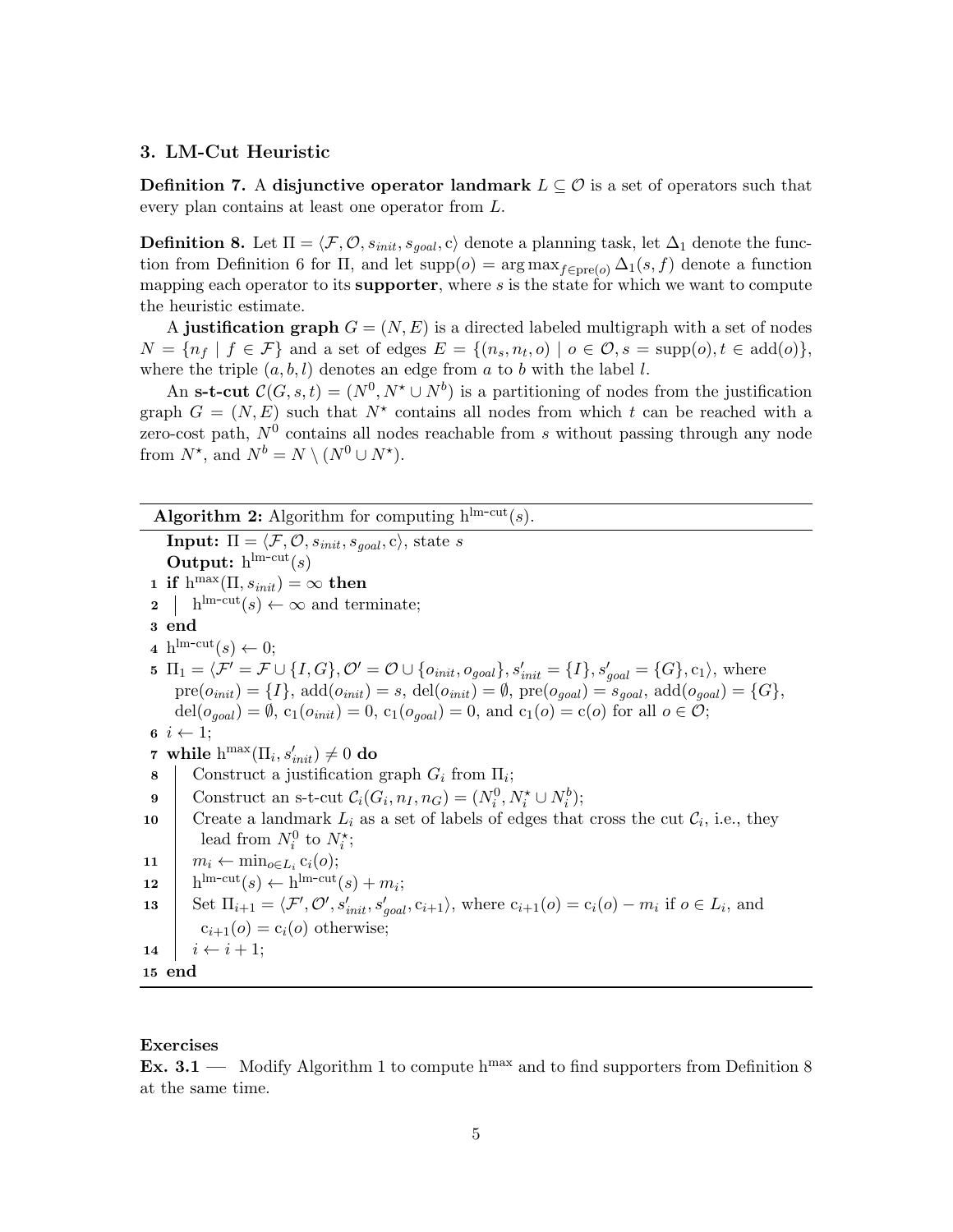**Ex.** 3.2 — Compute  $h^{lm-cut}(s_{init})$  for the following problem  $\Pi = \langle \mathcal{F}, \mathcal{O}, s_{init}, s_{goal}, c \rangle$ :  $\mathcal{F} = \{s, t, q_1, q_2, q_3\}$ 

|                                      |       | pre                         | $\text{add}$             | del c |  |  |  |
|--------------------------------------|-------|-----------------------------|--------------------------|-------|--|--|--|
|                                      | 01    | $\{s\}$                     | $\{q_1, q_2\}$   Ø       |       |  |  |  |
| $\mathcal{O} = o_2$                  |       | $\{s\}$                     | ${q_1, q_3}$ $\emptyset$ |       |  |  |  |
|                                      | $O_3$ | $\{s\}$                     | ${q_2,q_3}$ $\emptyset$  |       |  |  |  |
|                                      |       | $fin   {q_1,q_2,q_3}   {t}$ |                          | Ø     |  |  |  |
| $s_{init} = \{s\}, s_{goal} = \{t\}$ |       |                             |                          |       |  |  |  |

**Ex. 3.3** — Compute  $h^{max}(s_{init})$ ,  $h^{lm-cut}(s_{init})$ ,  $h^{+}(s_{init})$ , and  $h^{*}(s_{init})$  for the following problem  $\Pi = \langle \mathcal{F}, \mathcal{O}, s_{\text{init}}, s_{\text{goal}}, c \rangle$ :

| $\mathcal{F} = \{a, b, c, d, e, i, g\}$ |  |                     |           |            |                |  |
|-----------------------------------------|--|---------------------|-----------|------------|----------------|--|
|                                         |  | pre                 | add       | del        | $\overline{c}$ |  |
|                                         |  | $o_1   \{i\}$       | $\{a,b\}$ | Ø          | 2              |  |
|                                         |  | $o_2   \{i\}$       | $\{b,c\}$ | Ø          | 3              |  |
| $=$                                     |  | $o_3   \{a, c\}$    | $\{d\}$   | ${c}$      | 1              |  |
|                                         |  | $o_4   \{b, d\}$    | $\{e\}$   | ${b}$      | 3              |  |
|                                         |  | $o_5   \{a, c, e\}$ | $\{g\}$   | $\{c,d\}$  | 1              |  |
|                                         |  | $o_6 \,   \, \{a\}$ | $\{e\}$   | $\{a, c\}$ | $\overline{5}$ |  |
| $s_{init} = \{i\}, s_{goal} = \{g\}$    |  |                     |           |            |                |  |

**Ex. 3.4** — Decide dominance for the following cases:  $h^{max} \ge h^{add}$ ,  $h^{max} \ge h^{lm-cut}$ ,  $h^{max}$  $\succcurlyeq h^+, h^{lm-cut} \preccurlyeq h^+, h^{lm-cut} \succcurlyeq h^{max}.$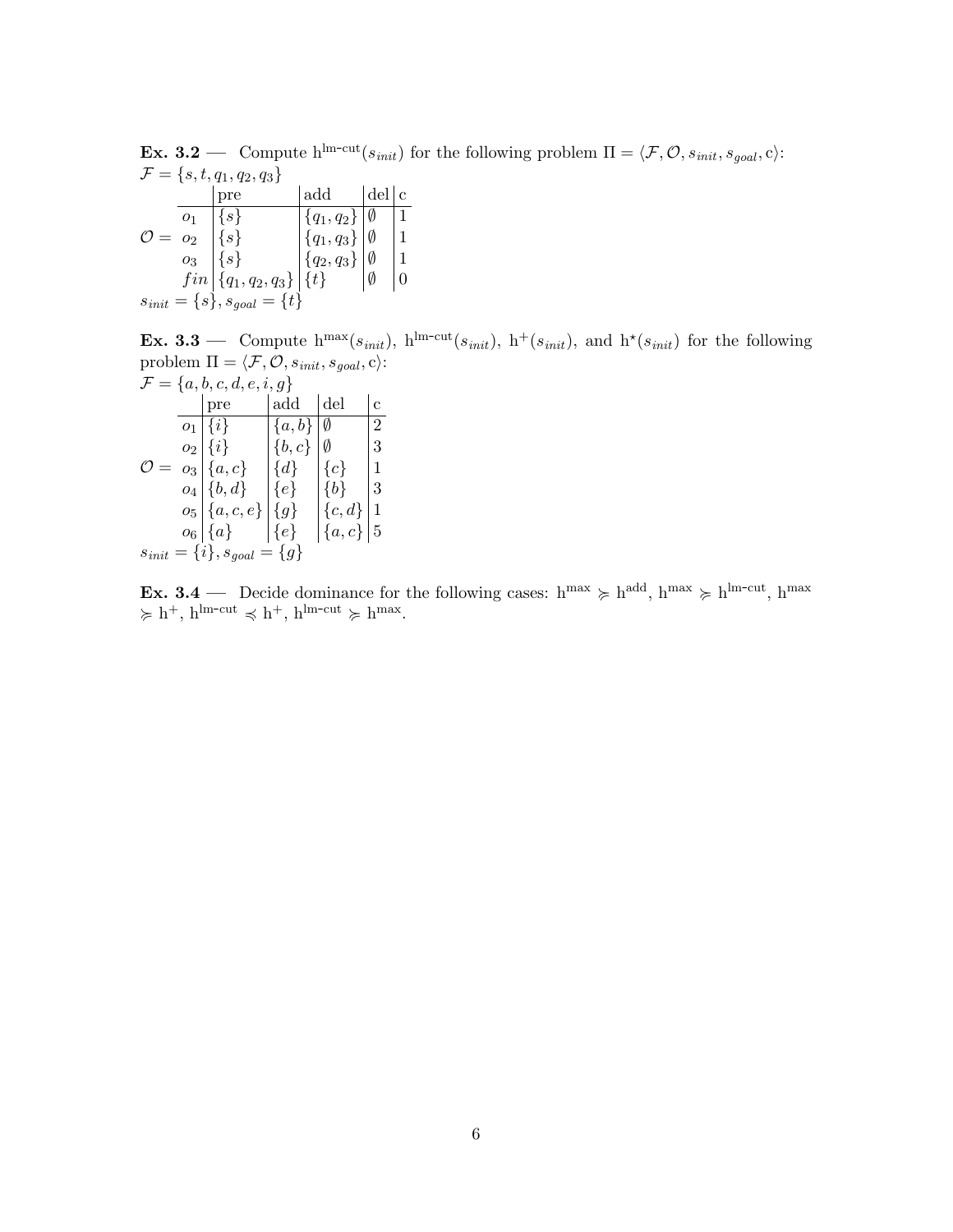## 4. Merge And Shrink Heuristic

**Definition 9.** A transition system is a tuple  $\mathcal{T} = \langle S, L, T, I, G \rangle$ , where S is a finite set of states, L is a finite set of labels, each label has cost  $c(l) \in \mathbb{R}_0^+$ ,  $T \subseteq S \times L \times S$  is a **transition relation**,  $I \subseteq S$  is a set of initial states, and  $G \subseteq S$  is a set of goal states.

**Definition 10.** Given an FDR planning task  $P = \langle V, O, s_{init}, s_{goal}, c \rangle$ ,  $\mathcal{T}(P) = \langle S, L, T, I, G \rangle$ denote a **state space of** P, where S is a set of states over  $V, L = \mathcal{O}, T = \{(s, o, t) | \text{res}(o, s) =$  $t\}, I = \{s_{init}\}, \text{ and } G = \{s \mid s \in S, s \text{ is consistent with } s_{goal}\}.$ 

**Definition 11.** Let  $\mathcal{T}^1 = \langle S^1, L, T^1, I^1, G^1 \rangle$  and  $\mathcal{T}^2 = \langle S^2, L, T^2, I^2, G^2 \rangle$  denote two transition systems with the same set of labels, and let  $\alpha : S^1 \mapsto S^2$ . We say that  $S^2$  is an abstraction of  $S^1$  with abstraction function  $\alpha$  if for every  $s \in I^1$  it holds that  $\alpha(s) \in I^2$  and for every  $s \in G^1$  it holds that  $\alpha(s) \in G^2$  and for every  $(s, l, t) \in T^1$  it holds that  $(\alpha(s), l, \alpha(t)) \in T^2$ .

**Definition 12.** Let P denote an FDR planning task, let  $A$  denote an abstraction of a transition system  $\mathcal{T}(P) = \langle S, L, T, I, G \rangle$  with the abstraction function  $\alpha$ . The abstraction **heuristic** induced by A and  $\alpha$  is the function  $h^{\mathcal{A}, \alpha}(s) = h^{\star}_{\mathcal{A}}(\alpha(s))$  for all  $s \in S$ .

**Definition 13.** Given two transition systems  $\mathcal{T}^1 = \langle S^1, L, T^1, I^1, G^1 \rangle$  and  $\mathcal{T}^2 = \langle S^2, L, T^2,$  $I^2, G^2$  with the same set of labels, the **synchronized product**  $\mathcal{T}^1 \otimes \mathcal{T}^2 = \mathcal{T}$  is a transition system  $\mathcal{T} = \langle S, L, T, I, G \rangle$ , where  $S = S^1 \times S^2$ ,  $T = \{((s_1, s_2), l, (t_1, t_2)) | (s_1, l, s_2) \in$  $T^1$ ,  $(s_2, l, t_2) \in T^2$ ,  $I = I^1 \times I^2$ , and  $G = G^1 \times G^2$ .

Algorithm 3: Algorithm for computing merge-and-shrink.

**Input:**  $P = \langle V, \mathcal{O}, s_{init}, s_{goal}, c \rangle$ Output: Abstraction M  $\mathbf{1}$  A  $\leftarrow$  Set of (atomic) abstractions  $(\alpha_i, \mathcal{T}_i)$  of  $\mathcal{T}(P)$ ; 2 while  $|\mathcal{A}| > 1$  do  $3 \mid A_1 = (\alpha_1, \mathcal{T}_1), A_2 = (\alpha_2, \mathcal{T}_2) \leftarrow$  Select two abstractions from A; 4 Shrink  $A_1$  and/or  $A_2$  until they are "small enough"; 5  $A \leftarrow (A \setminus \{A_1, A_2\}) \cup (A_1 \otimes A_2)$  // Merge 6 end 7  $M \leftarrow$  The only element of A;

#### Exercises

**Ex. 4.1** – Compute the synchronized product of  $\mathcal{T}^1 = \langle S^1, L, T^1, I^1, G^1 \rangle$  and  $\mathcal{T}^2 =$  $\langle S^2, L, T^2, I^2, G^2 \rangle$ , where  $L = \{a, b, c, d, e\}$ ,  $S^1 = \{A, B, C, D\}$ ,  $T^1 = \{(A, a, B), (B, b, C),$  $(C, c, A), (A, d, A), (A, e, D) \}, I<sup>1</sup> = \{A\}, G<sup>1</sup> = \{A, C\}, S<sup>2</sup> = \{X, Y, Z\}, T<sup>2</sup> = \{(X, a, Y),$  $(X, a, Z), (Y, b, Z), (Z, c, Y), (Z, d, Y), (Z, e, Z) \}, I<sup>2</sup> = \{X\}, \text{ and } G<sup>2</sup> = \{X\}.$ 

Ex. 4.2 — Study merge and shrink strategies proposed by Helmert, Haslum, and Hoffmann (2007) and compute  $h^{mks}(s_{init})$  for the problem in Fig. 1 (Ex. 1.3).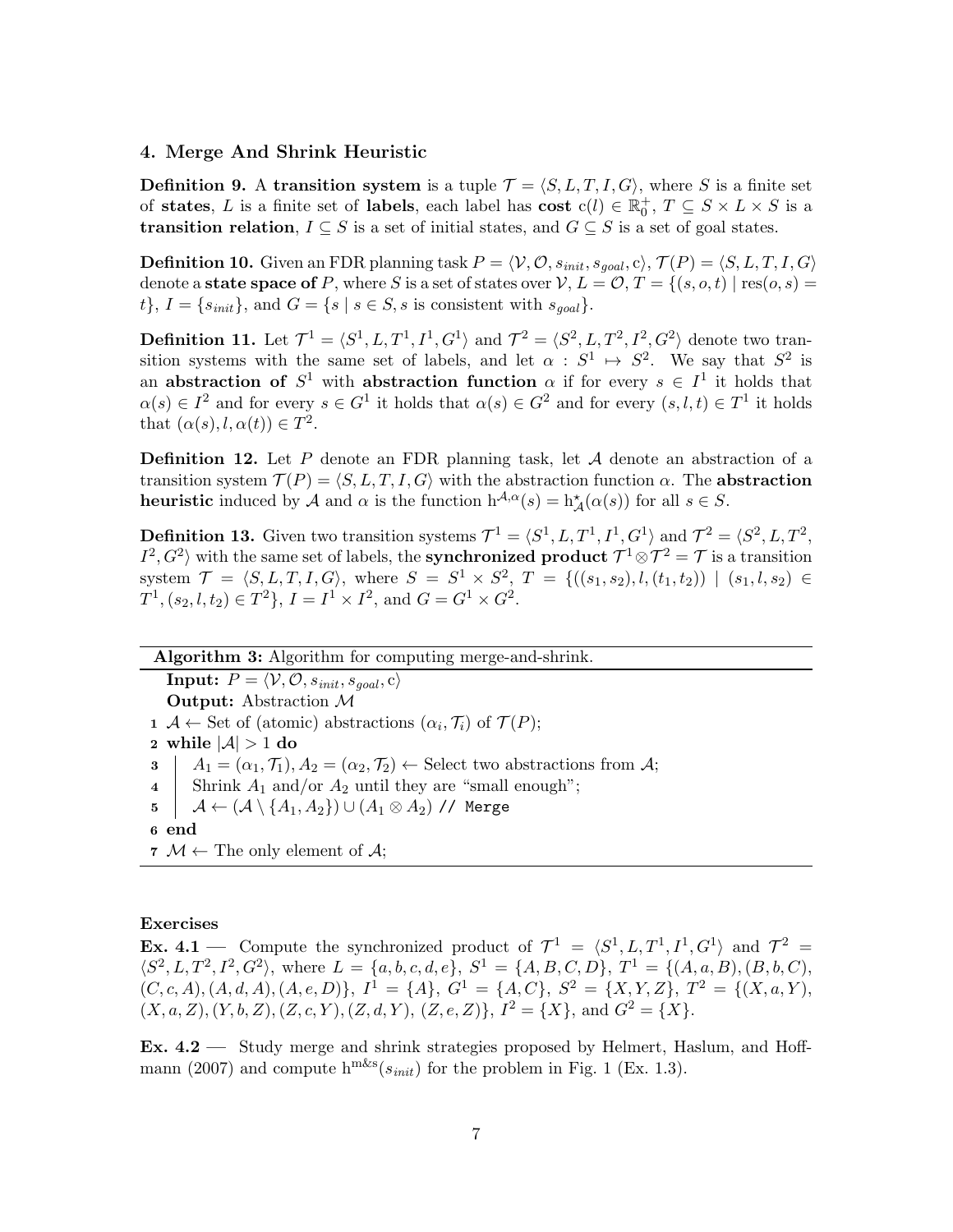# 5. LP-Based Heuristics

**Definition 14.** Let  $P = \langle V, \mathcal{O}, s_{init}, s_{goal}, c \rangle$  denote an FDR planning task. For every variable  $V \in \mathcal{V}$  and every value  $v \in D_V$ , we define:

- A set of operators producing  $\langle V, v \rangle$ :  $\text{prod}(\langle V, v \rangle) = \{o \mid o \in \mathcal{O}, V \in \text{vars}(\text{eff}(o)), \text{eff}(o)[V] =$  $v\}$ , and
- a set of operators consuming  $\langle V, v \rangle$ : cons $(\langle V, v \rangle) = \{o \mid o \in \mathcal{O}, V \in \text{vars}(pre(o)) \cap$ vars(eff(o)),  $\text{pre}(o)[V] = v, \text{pre}(o)[V] \neq \text{eff}(o)[V]$ .

**Definition 15.** Let  $P = \langle V, O, s_{init}, s_{goal}, c \rangle$  denote an FDR planning task, and s a state reachable from  $s_{init}$ . Given the following linear program with real-valued variables  $x_o$  for each operator  $o \in \mathcal{O}$ :

minimize 
$$
\sum_{o \in \mathcal{O}} c(o)x_o
$$
  
subject to  $LB_{V,v} \le \sum_{o \in \text{prod}(\langle V,v \rangle)} x_o - \sum_{o \in \text{cons}(\langle V,v \rangle)} x_o \quad \forall V \in \mathcal{V}, \forall v \in D_V$ ,

where

$$
LB_{V,v} = \begin{cases} 0 & \text{if } V \in \text{vars}(s_{goal}) \text{ and } s_{goal}[V] = v \text{ and } s[V] = v, \\ 1 & \text{if } V \in \text{vars}(s_{goal}) \text{ and } s_{goal}[V] = v \text{ and } s[V] \neq v, \\ -1 & \text{if } (V \notin \text{vars}(s_{goal}) \text{ or } s_{goal}[V] \neq v) \text{ and } s[V] = v, \\ 0 & \text{if } (V \notin \text{vars}(s_{goal}) \text{ or } s_{goal}[V] \neq v) \text{ and } s[V] \neq v, \end{cases}
$$

then the value of the **flow heuristic**  $h^{flow}(s)$  for the state s is

$$
h^{\text{flow}}(s) = \begin{cases} \left[ \sum_{o \in \mathcal{O}} c(o)x_o \right] & \text{if the solution is feasible,} \\ \infty & \text{if the solution is not feasible.} \end{cases}
$$

(Bonet, 2013; Bonet & van den Briel, 2014)

**Definition 16.** Let  $P = \langle V, O, s_{init}, s_{goal}, c \rangle$  denote an FDR planning task and s a state reachable from  $s_{init}$ . Given the following linear program with real-valued variables  $P_{V,v}$  for each variable  $V \in V$  and each value  $v \in D_V$ , and real-valued variables  $M_V$  for each variable  $V \in \mathcal{V}$ :

maximize 
$$
\sum_{V \in \mathcal{V}} P_{V,s_{init}[V]}
$$
  
\nsubject to 
$$
P_{V,v} \leq M_V
$$

$$
\sum_{V \in \mathcal{V}} \max_{V} \text{port}(V, s_{goal}) \leq 0
$$

$$
\sum_{V \in \mathcal{V}} (\max_{V} \text{port}(V, \text{pre}(o)) - P_{V, \text{eff}(o)[V]}) \leq c(o) \quad \forall o \in \mathcal{O},
$$

$$
\sum_{V \in \text{vars}(\text{eff}(o))} (\max_{V \in \text{eff}(o)[V]} \text{per}_{\text{eff}(o)[V]} \text{per}_{\text{eff}(o)[V]} \text{per}_{\text{eff}(o)[V]} \text{per}_{\text{eff}(o)[V]} \text{per}_{\text{eff}(o)[V]} \text{per}_{\text{eff}(o)[V]} \text{per}_{\text{eff}(o)[V]} \text{per}_{\text{eff}(o)[V]} \text{per}_{\text{eff}(o)[V]} \text{per}_{\text{eff}(o)[V]} \text{per}_{\text{eff}(o)[V]} \text{per}_{\text{eff}(o)[V]} \text{per}_{\text{eff}(o)[V]} \text{per}_{\text{eff}(o)[V]} \text{per}_{\text{eff}(o)[V]} \text{per}_{\text{eff}(o)[V]} \text{per}_{\text{eff}(o)[V]} \text{per}_{\text{eff}(o)[V]} \text{per}_{\text{eff}(o)[V]} \text{per}_{\text{eff}(o)[V]} \text{per}_{\text{eff}(o)[V]} \text{per}_{\text{eff}(o)[V]} \text{per}_{\text{eff}(o)[V]} \text{per}_{\text{eff}(o)[V]} \text{per}_{\text{eff}(o)[V]} \text{per}_{\text{eff}(o)[V]} \text{per}_{\text{eff}(o)[V]} \text{per}_{\text{eff}(o)[V]} \text{per}_{\text{eff}(o)[V]} \text{per}_{\text{eff}(o)[V]} \text{per}_{\text{eff}(o)[V]} \text{per}_{\text{eff}(o)[V]} \text{per}_{\text{eff}(o)[V]} \text{per}_{\text{eff}(o)[V]} \text{per}_{\text{eff}(o)[V]} \text{per}_{\text{eff}(o)[V]} \text{per}_{\text{eff}(o)[V]} \text{per}_{\text{eff}(o)[V]} \text{per}_{\text{eff}(o)[V]} \text{per}_{\text{eff}(o)[V]} \
$$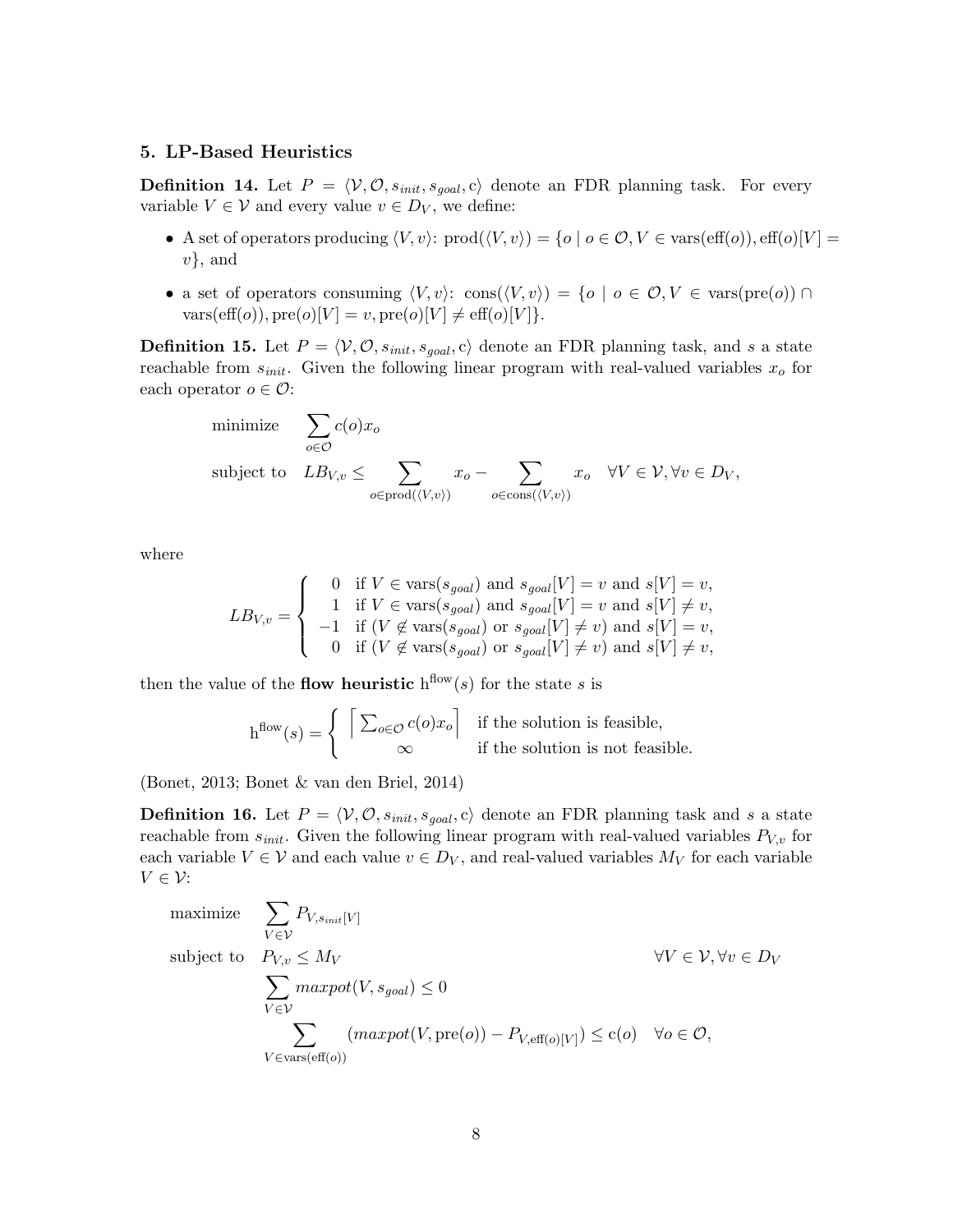where

$$
maxpot(V, p) = \begin{cases} P_{V, p[V]} & \text{if } V \in \text{vars}(p), \\ M_V & \text{otherwise} \end{cases}
$$

then the value of the **potential heuristic**  $h^{pot}(s)$  for the state s is

$$
h^{pot}(s) = \begin{cases} \sum_{V \in \mathcal{V}} P_{V,s[V]} & \text{if the solution is feasible,} \\ \infty & \text{if the solution is not feasible.} \end{cases}
$$

(Pommerening, Helmert, R¨oger, & Seipp, 2015; Seipp, Pommerening, & Helmert, 2015)

## Exercises

**Ex. 5.1** — Compute the h<sup>flow</sup>( $s_{init}$ ) and h<sup>pot</sup>( $s_{init}$ ) for the following FDR planning task  $P = \langle V, O, s_{init}, s_{goal}, c \rangle$ :  $\mathcal{V} = \{A, B, C\},\$  $D_A = \{D, E\}, D_B = \{F, G\}, D_C = \{H, J, K\},$  $s_{init} = \{A = D, B = F, C = H\}, s_{goal} = \{A = D, C = K\}$  $\mathcal{O} = \{o_1, o_2, o_3, o_4, o_5\},\$  $o_1: A = D, C = H \mapsto A = E, C = J, c(o_1) = 2,$  $o_2 : A = D \mapsto B = G$ ,  $c(o_2) = 1$ ,  $o_3 : B = G, C = J \mapsto C = K, c(o_3) = 1,$  $o_4: A = E \mapsto A = D, c(o_4) = 2,$  $o_5: C = H \mapsto C = J$ ,  $c(o_5) = 5$ .

Ex.  $5.2$  — How can be flow heuristic improved with landmarks (e.g., from the LM-Cut heuristic)?

Ex. 5.3 — How can we modify objective of the LP for the potential heuristic so we still obtain admissible estimate for all reachable states?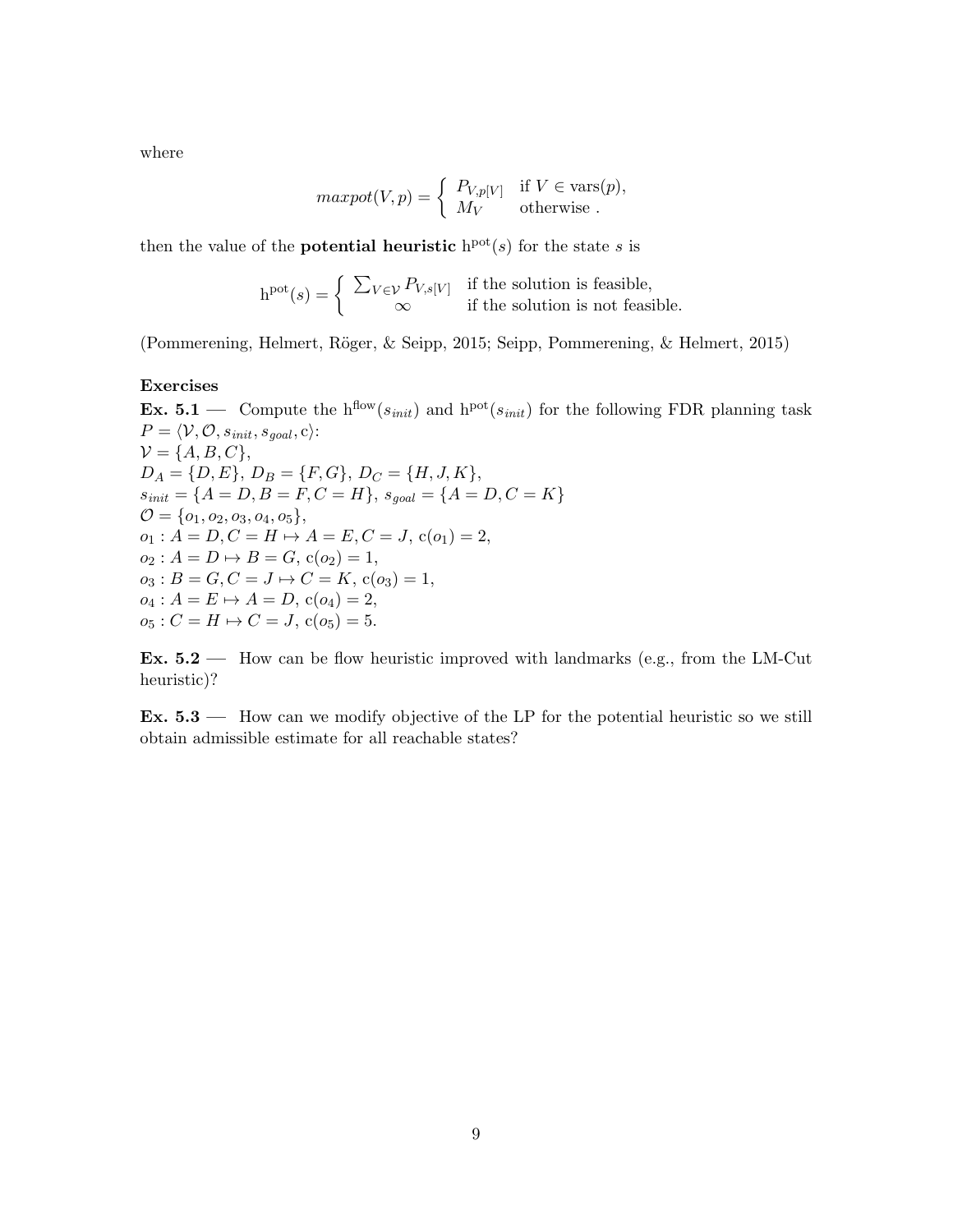# 6. Mutual Exclusion Invariants

**Definition 17.** A mutex  $M \subseteq \mathcal{F}$  is a set of facts such that for every reachable state s it holds that  $M \nsubseteq s$ .

**Definition 18.** A mutex group  $M \subseteq \mathcal{F}$  is a set of facts such that for every reachable state s it holds that  $|M \cap s| \leq 1$ . A mutex group that is not subset of any other mutex group is called a maximal mutex group.

**Definition 19.** A fact-alternating mutex group (fam-group)  $M \subseteq \mathcal{F}$  is a set of facts such that  $|M \cap s_{init}| \leq 1$  and  $|M \cap add(o)| \leq |M \cap pre(o) \cap del(o)|$  for every operator  $o \in \mathcal{O}$ . A fam-group that is not subset of any other fam-group is called a maximal fam-group.

Proposition 20. Every fam-group is a mutex group.

| <b>Algorithm 4:</b> Inference of fact-alternating mutex groups using ILP.                                                                                   |
|-------------------------------------------------------------------------------------------------------------------------------------------------------------|
| <b>Input:</b> STRIPS planning task $\Pi = \langle \mathcal{F}, \mathcal{O}, s_{init}, s_{goal}, c \rangle$                                                  |
| <b>Output:</b> A set of fam-groups $M$                                                                                                                      |
| 1 Create ILP with a binary variable $x_i \in \{0,1\}$ for every fact $f_i \in \mathcal{F}$ ;                                                                |
| 2 Add constraint $\sum_{f_i \in s_{init}} x_i \leq 1;$                                                                                                      |
| <b>3</b> For each operator $o \in \mathcal{O}$ add constraint $\sum_{f_i \in \text{add}(o)} x_i \leq \sum_{f_i \in \text{del}(o) \cap \text{pre}(o)} x_i$ ; |
| 4 Set objective function of ILP to maximize $\sum_{f_i \in \mathcal{F}} x_i$ ;                                                                              |
| 5 $M \leftarrow \emptyset$ ;                                                                                                                                |
| 6 Solve ILP and if a solution was found, save $\{f_i \mid f_i \in \mathcal{F}, x_i = 1\}$ into M;                                                           |
| 7 while $ M  \ge 1$ do                                                                                                                                      |
| Add M to the output set $\mathcal{M}$ ;<br>8                                                                                                                |
| Add constraint $\sum_{f_i \notin M} x_i \geq 1$ ;<br>$\boldsymbol{9}$                                                                                       |
| $M \leftarrow \emptyset;$<br>10                                                                                                                             |
| Solve ILP and if a solution was found, save $\{f_i \mid f_i \in \mathcal{F}, x_i = 1\}$ into M;<br>11                                                       |
| 12 end                                                                                                                                                      |

#### **Theorem 21.** Algorithm  $\downarrow$  is complete with respect to the maximal fam-groups.

(Haslum & Geffner, 2000; Haslum, Bonet, & Geffner, 2005; Haslum, 2009; Fišer & Komenda, 2018)

#### Exercises

Ex. 6.1 — Translate the FDR planning task from Ex. 5.1 into STRIPS.

**Ex. 6.2** — Translate the following STRIPS planning task into FDR:  $\Pi = \langle F, O, s_{init}, s_{goal}, c \rangle$ :  $\mathcal{F} = \{a, b, c, d, e, f\}$ 

|  |                  | pre                                 | add   del |                    | Ċ            |
|--|------------------|-------------------------------------|-----------|--------------------|--------------|
|  |                  | $o_1   \{a\}$                       | $\{b\}$   | $\{a\}$            | 1            |
|  | $\overline{O_2}$ | ${b}$                               | $\{a\}$   | $\left\{b\right\}$ | 1            |
|  |                  | $o_3   \{b\}$                       | ${c}$     | $\vert \{b\}$      | 1            |
|  |                  | $o_4   \{a, d\}$                    | $\{f\}$   |                    |              |
|  |                  | $o_5   \{c,d,f\}   \{e\}   \{d,f\}$ |           |                    | $\mathbf{1}$ |